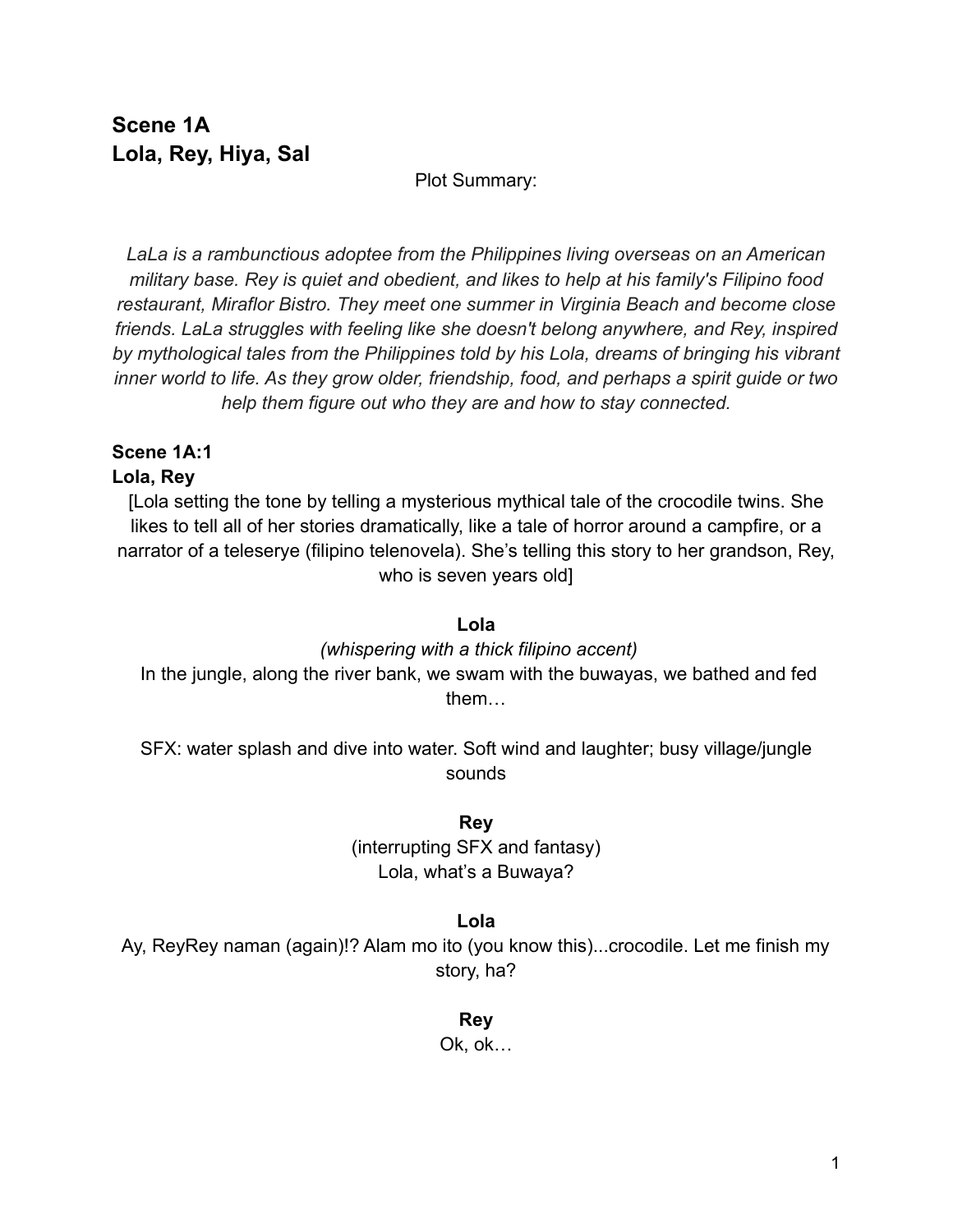## **Lola**

We bathed and fed the buwayas,

SFX: return to previous SFX. begin with same water splash and then add soft wind and laughter; busy village/jungle sounds

and they protected our communities. Their spirits were so connected with ours that when it was time for the two Most Honorable Guides of the realm to give birth, they birthed one human, and one buwaya. Kambal. Twins.

SFX: crowd gasping, praising, and celebrating

They grew up together, preparing to steward the land. But one of the Most Honorable Guides began to grow fearful of the land's survival if ruled by a crocodile. So one day, that Guide acted out of fear and cut off the buwaya tail and chased her into the jungle. SFX: crocodile hissing and forceful rainfall (ominous music)

Ay! This guide lost their honor. The crocodiles became so angry naman and no longer wanted to live among the humans. The remaining Honorable Guide and the human sibling missed the crocodile twin, and the community still needed the protection of the crocodiles.They would take food and offerings to the river bank

SFX: rushing water and kulintang

and look for the crocodile twin but sadly they never found her.

SFX: water and gongs fade out over next sentence, perhaps ending in a final gong sound when she roars)

So now, because of the Guide who acted out of fear, the buwayas think we are always coming for their tails and if you get too close ... Raaaawr!!

> (Lola makes her arms big as if to attack.) *Rey screams, and then giggles*

> > **Hiya** Ma! Stop that, you'll scare Rey.

**Lola** Ayy, never mind, a little fear don't hurt nobody…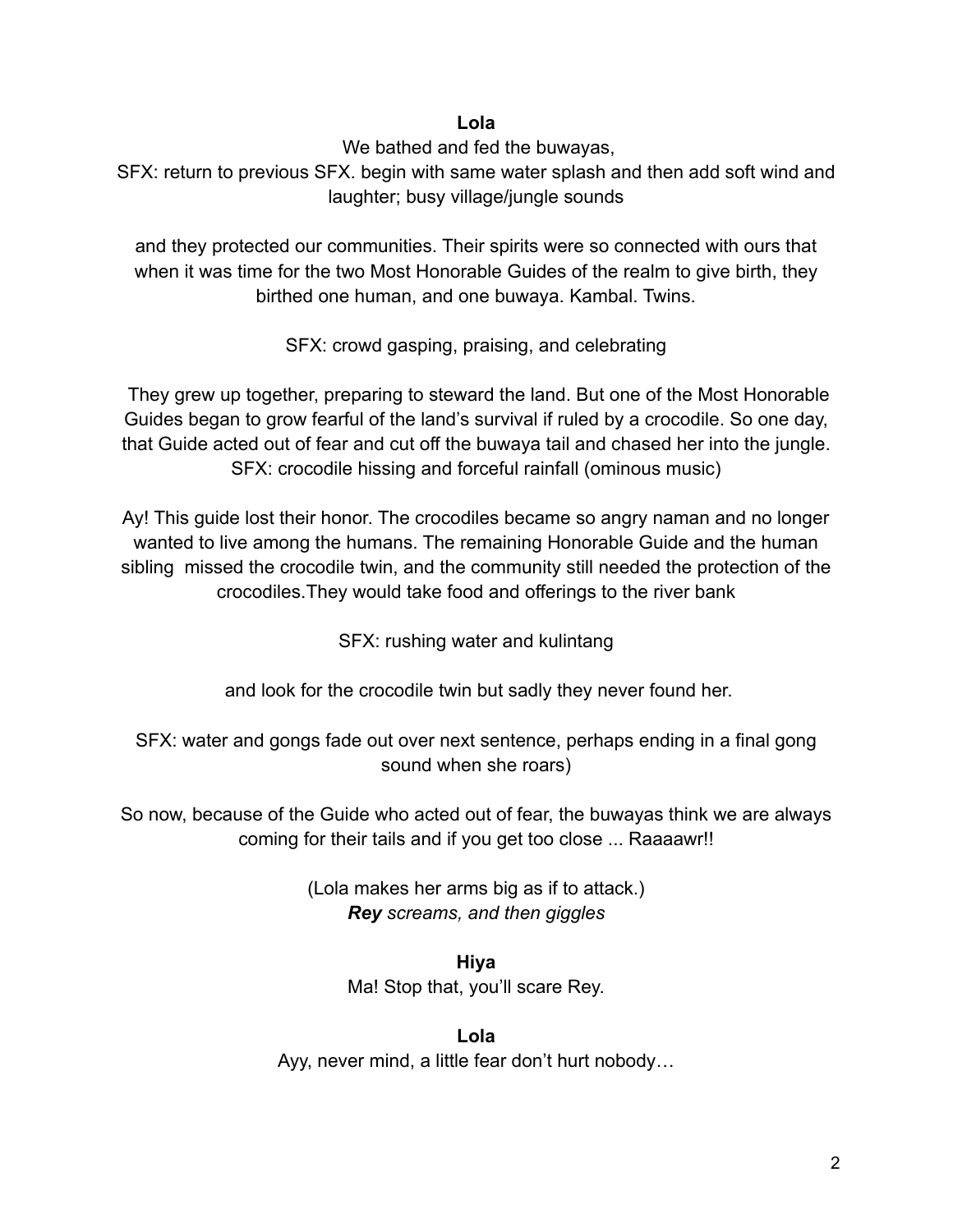#### **Hiya**

Ma, we have to get ready for the festival…

## **Lola**

ok, ok, ok…but don't forget what I tell you. Be honorable, ha? Or a buwaya will come up from the ocean and eat you!

#### *Lola roars and Rey screams with delight*

**Scene 1A:2 Hiya, Rey, Sal**

**Hiya**

sighs and chuckles

*SFX: Transition music: R&B from 2010's. Food sizzling and steaming. Pot lids closing.*

## **Hiya:**

Time to load up! (family is loading supplies into a van for the festival)

*SFX: footsteps, people carrying boxes, clanging metal containers*

Ok, plates, silverware, lumpia, chicken adobo...pancit…

**Rey:**

I got the cups, Mama.

**Hiya:**

Thank you, anak! What else do we need? Containers… Do you have the cashbox?

#### **Rey:**

Yep. Spoons and forks?

#### **Hiya:**

Got those…

SFX: hard shoes on pavement and wheels of a cart loaded with big metal pots on pavement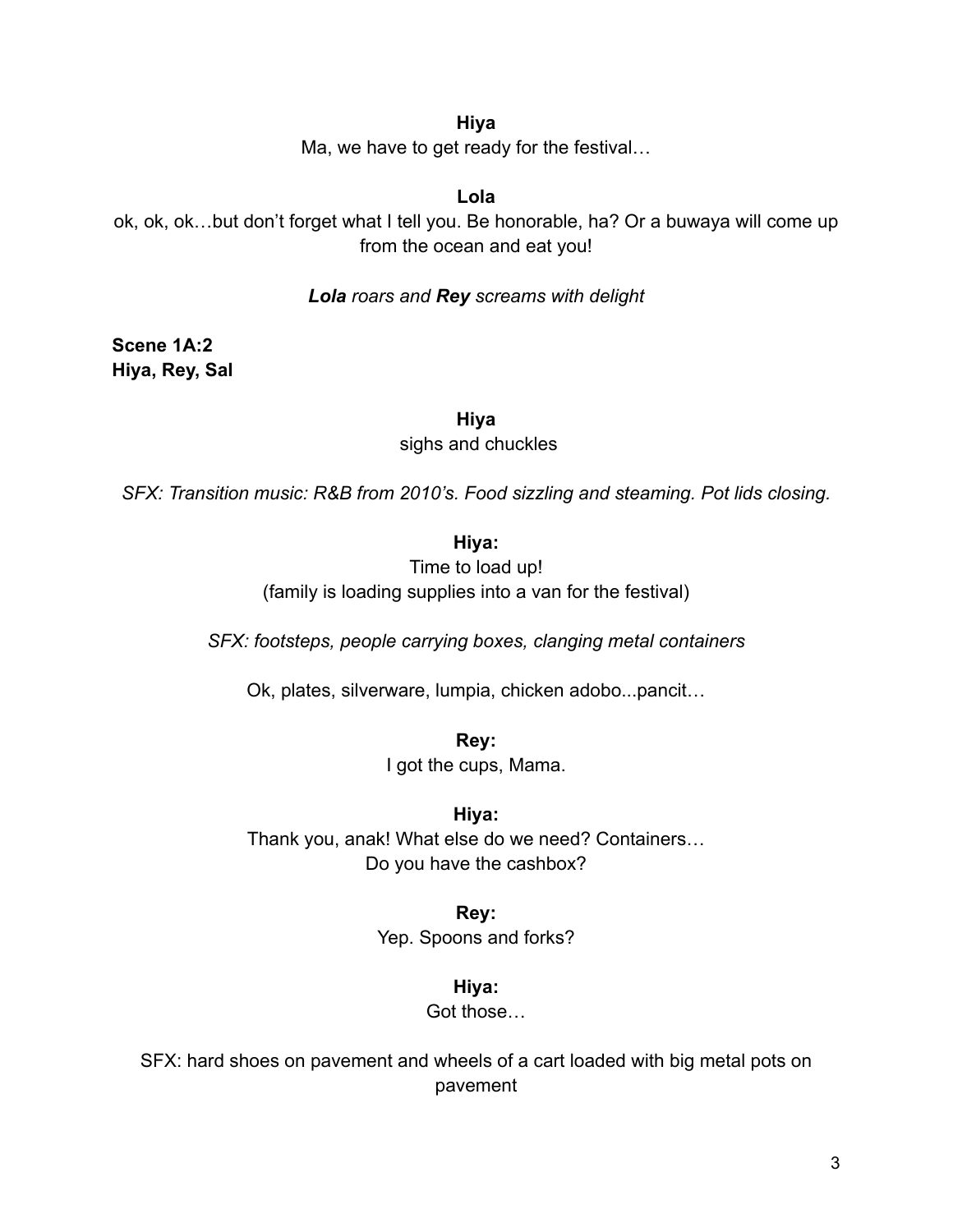Hoy! Big pots coming through!

## **Hiya:**

The rice! Oh my gad, ok yes, that's everything. Thank you, Mahal (love). Did you lock up the restaurant?

SFX: Metal pots with lids being set down into the van,van door closing

**Sal:**

Oo (yup), everything is closed at Miraflor Bistro. Andito na ba lahat? (everybody here?)

**Rey:**

Here, Papa. How many plates do you think we'll sell at the festival this year?

**Hiya:**

Hopefully, thousands! Ok, ready? Let's go!

**Rey:**

You're funny, Mama. We don't even *have* a thousand plates.

SFX: van engine starts

**Sal:**

(*in a low voice; foreshadowing)*

Inay (mom) said to keep a close eye on Rey Rey today, to make sure nothing happens to him.

**Hiya:**

Always predicting, ha…

**Rey:**

Lola says that almost everyday! I'm gonna be fine; I'm not going to be eaten by a buwaya. I got my sketch pad and pencils; can't wait to see all the people eating our food. It smells really good today!

SFX: Van drives away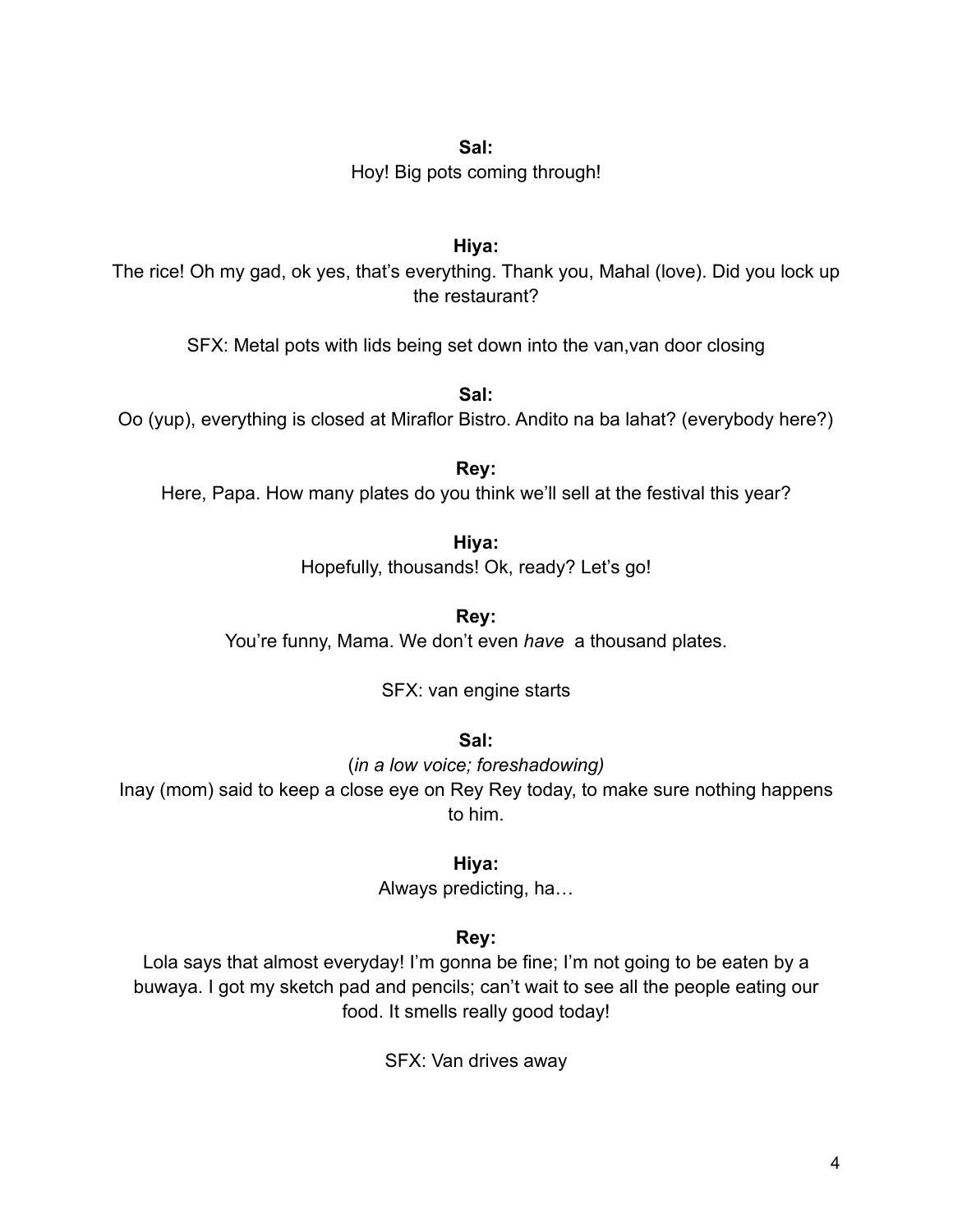**Scene 1B LaLa, Betty, Hiya, Rey**

**Scene 1B:1 Betty, LaLa, Hiya**

#### *Meeting Betty and Lauren* **(LaLa)**

SFX: a boardwalk festival - people laughing and walking, food sizzling, waves crashing, seagulls kept low and in the background throughout the scene

> **LaLa** Mommy! Mommy! I want lumpia!

#### **Betty**

(sternly) OKAY, LaLa. We're almost to the front of the line.

#### **LaLa**

I wanna see! I wanna see! (Exasperated, Betty picks her up) SFX: clothes rustling, purse and belt jostling

#### **Betty**

okayy, LaLa. (LaLa wraps her legs around Betty's waist, and they both hug and settle down.)

**Betty**

Oooh, look, they have pancit and chicken adobo...

#### **LaLa**

(gasps and grins from ear to ear) mmm mmm mmm mmm. I love it! I love it all so much. And it smells sooo good! What is it, mommy?! Why do I feel like sunshine?? I could just eat *all* of it, all day! (LaLa starts to wriggle in Betty's arms with excitement)

## **Betty**

(laughing) hold on, be careful LaLa. I'm gonna drop you.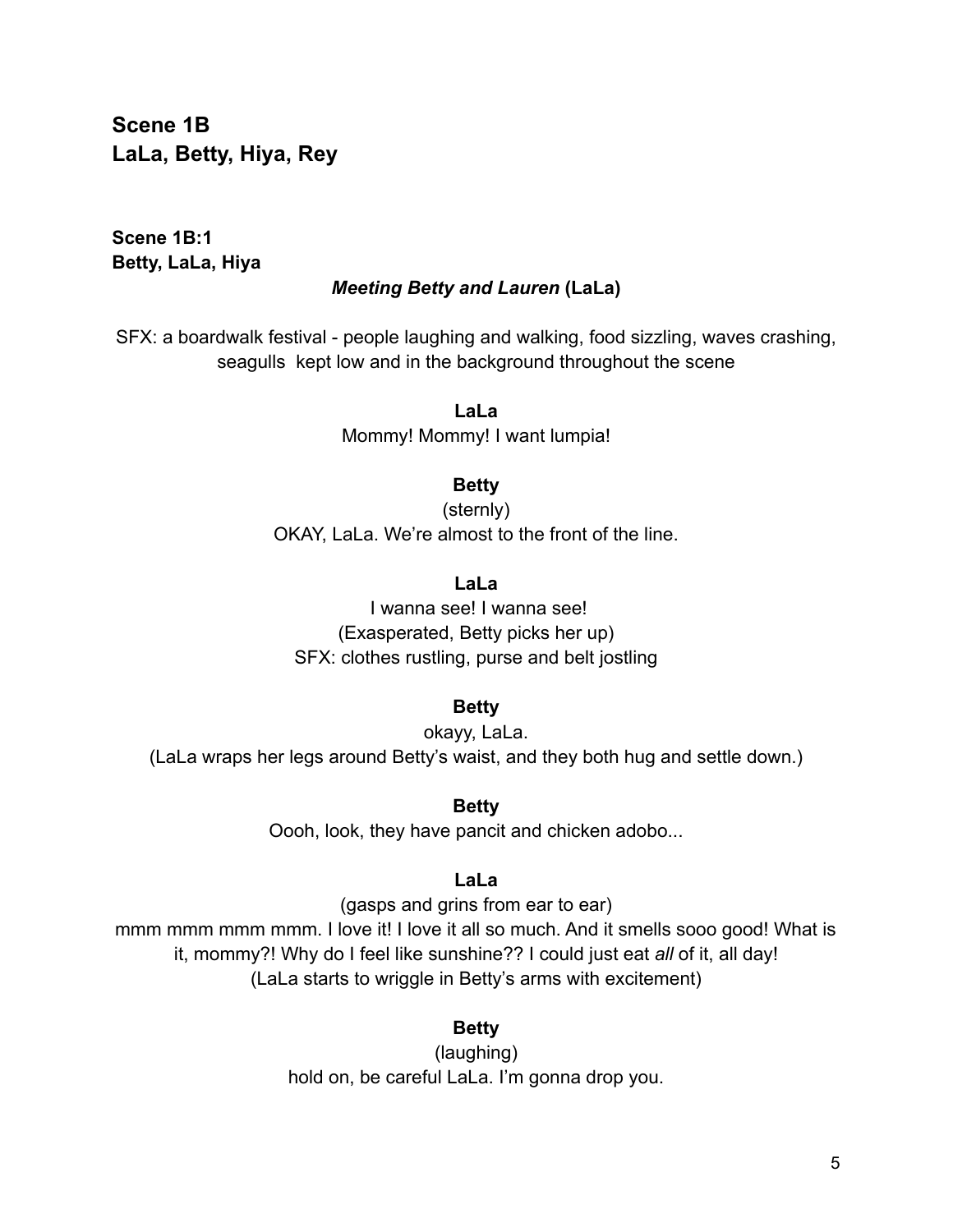SFX: clothes and belts rustling

**LaLa** (delighted and playful) Don't drop me, mommy!

SFX: heavy sneakers on the wooden boardwalk (Betty's footsteps as they reach the front of the line still holding LaLa)

> **Hiya** Hi there, what can we get you?

**Betty** Hello, could we have an order of lumpia, pancit, and chicken adobo, please?

> **Hiya** Of course! And who's this? (Noticing the cute brown baby in this white woman's arms)

**LaLa** I'm LaLa! I'm going to eat ALLL the lumpia! Raawwwr!

**Hiya** Woww, nice to meet you LaLa! How old are you?

> **LaLa** Seven!

**Hiya** Oh wow, my son is seven. Would you like to meet him?

**LaLa**

(*gasps)* Yeah!

**Hiya** Rey Rey! Come here, ha. He's a little shy…

> **LaLa** Hi! Do you want to play?!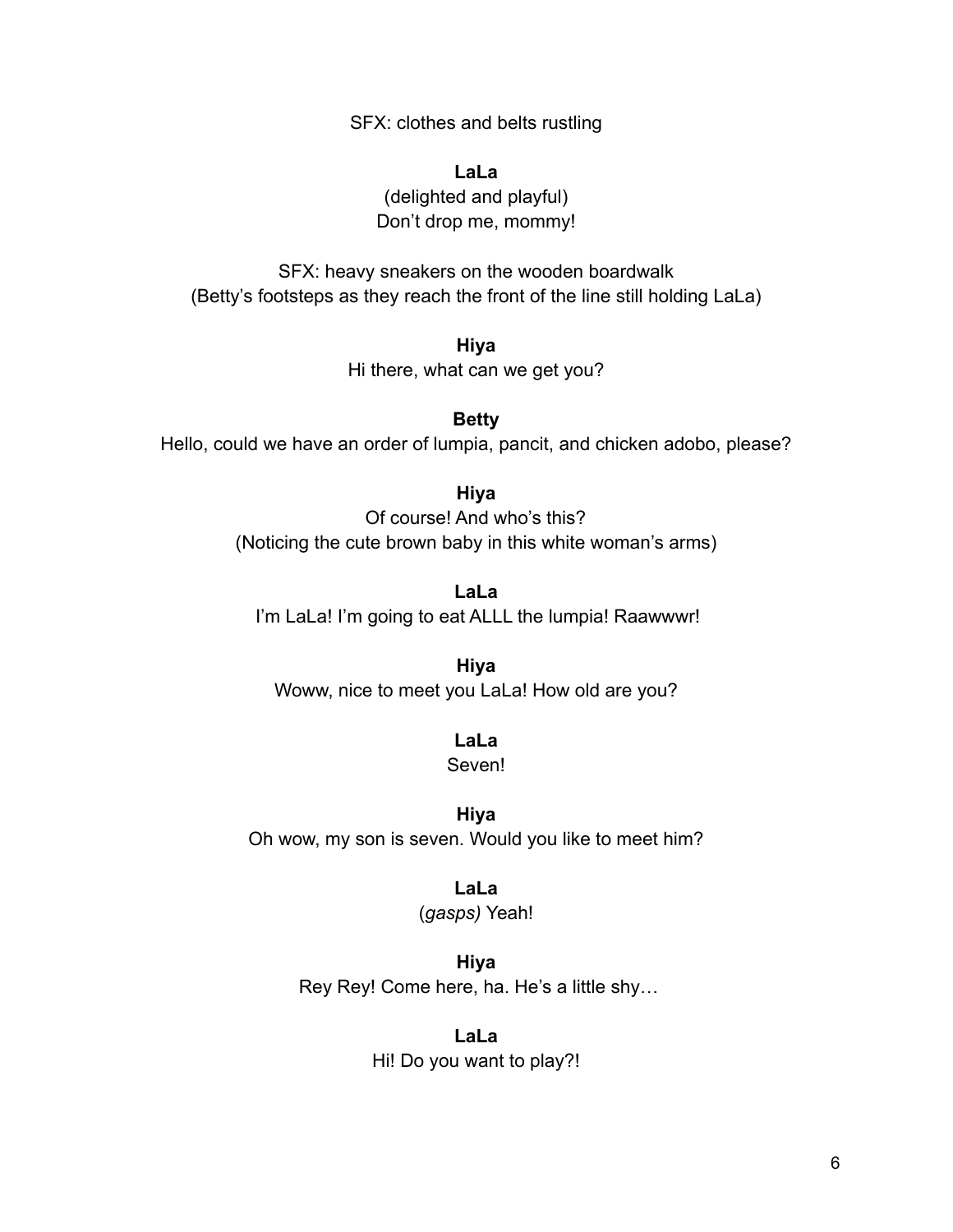**Scene 1B:2 Hiya, Betty, LaLa, Rey**

#### **Rey**

(intrigued) um, ok SFX: Kids running around and giggling.

#### **LaLa**

You'll never catch me!

SFX: kids running around and giggling fades into the background (the van carrying all the food is nearby, the kids are running around the van, slightly out of eyesight)

#### **Betty**

Are they ok to do that? I'm so sorry, LaLa is … very energetic.

**Hiya** (*hesitantly)* I'm sure it'll be fine. And that'll be \$23. Is your husband filipino?

**Betty** Oh, no, it's just me. LaLa is adopted

**Hiya**

Ahh

SFX: transition sounds - fade out of crowd, fade in of crowd at a distance

#### **Rey**

Heyy, where'd you go? I'm gonna find you, you can't hide forever. You are really good at hiding though. (to himself) Where did she go...

#### **LaLa**

Boo!

**Rey** Haha, gotcha!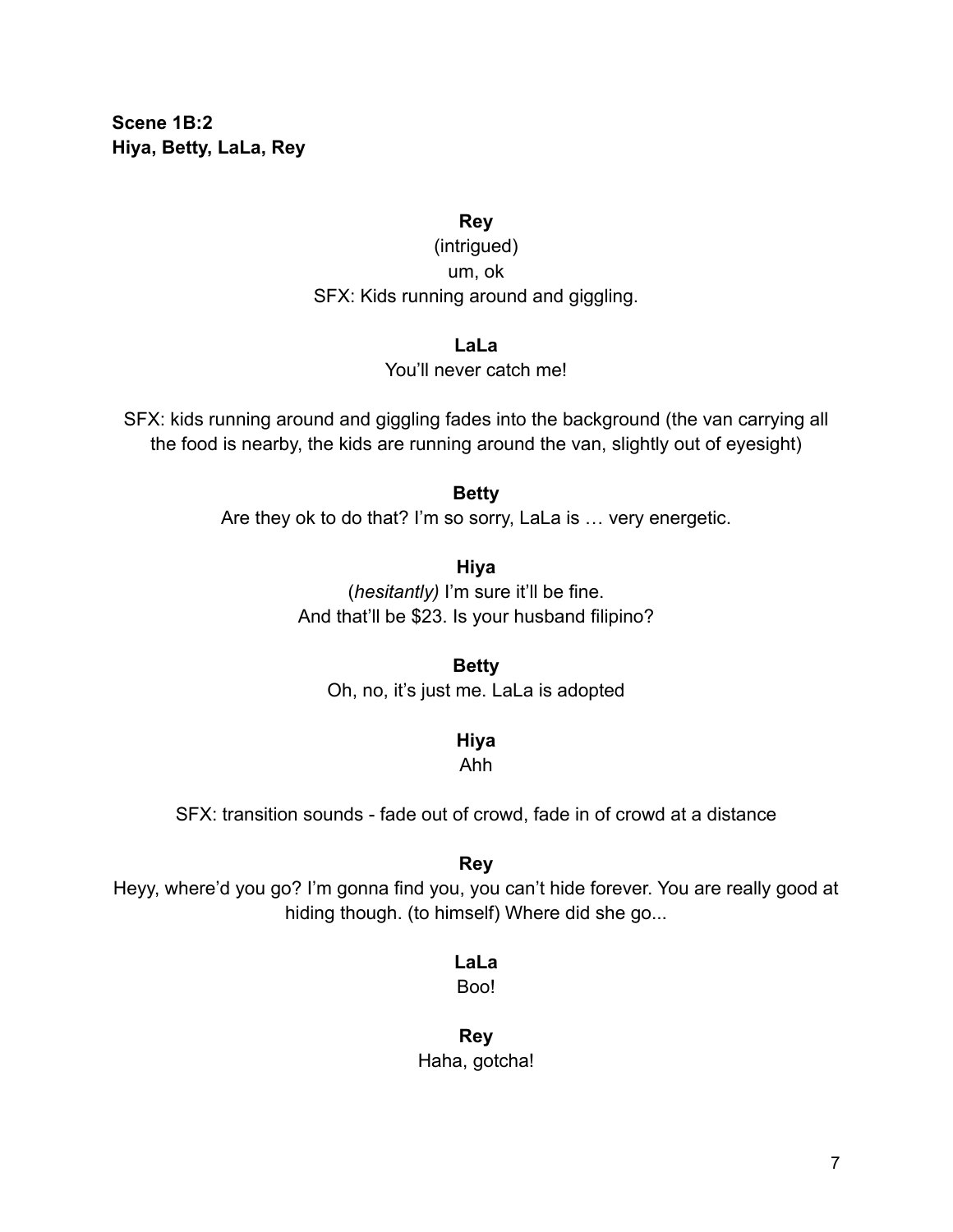**LaLa** *Gasps, giggles, gives a playful rawr and then bites Rey*

> **Rey** Ah! Ow!

## **Hiya**

(gasps)Rey?! SFX: footsteps running toward the children on the wooden boardwalk (not far)

Rey Rey, why are you on the ground?! What happened to your arm?

**LaLa**

(*confused)* I..

**Rey**

(*quietly*) She bit me

**Betty**

LaLa!

**LaLa**

(*eyes filling with tears)* I didn't mean it!

**Hiya** Are you ok, Rey Rey?

**Rey**

Yeah.

**Betty**

I'm so, so sorry. LaLa, come here. Why did you do that?

**LaLa** (from distance) I don't know…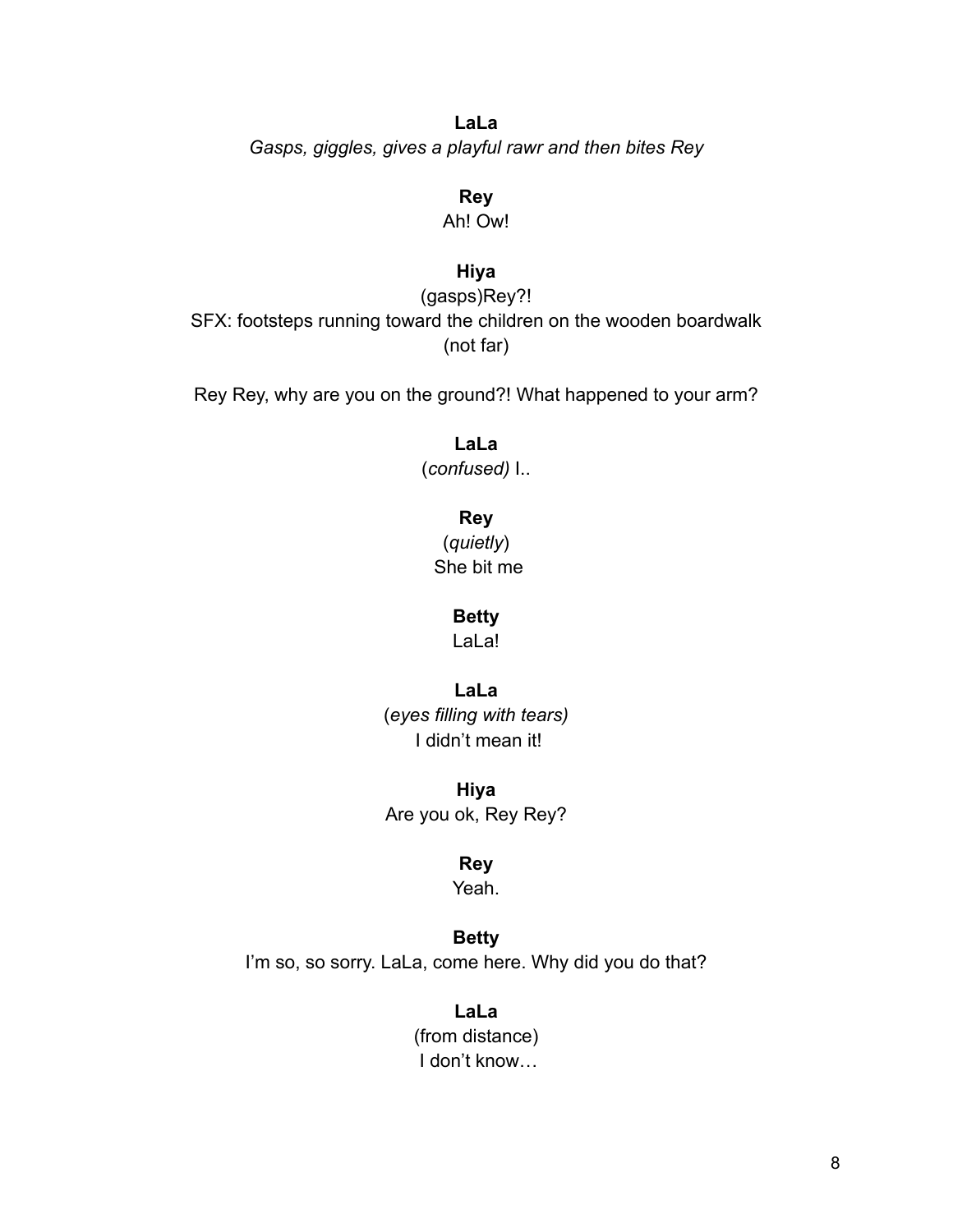SFX: Betty walks toward LaLa

#### **Betty**

What do you mean you don't know?

#### **LaLa**

I don't know!! (*Lala starts crying loudly*) SFX: boardwalk and festival sounds fade out

**Scene 1C Betty, LaLa, Hiya, Lola, Rey**

**Scene 1C:1 Betty, LaLa, Hiya**

#### **The next day at the restaurant**

SFX: the sounds of the customers and food cooking in the background. The restaurant door opens. The door makes a soft metal chime sound when opened

#### **Betty**

Hii, I don't know if you remember me, from yesterday, and my daughter, LaLa...

#### **Hiya**

Ahh, yess, of course, the biter (jokingly).

#### **Betty**

(*embarrassed*) Hi again. I'm Betty. I'm so sorry, we're only here in the summers so I just wanted to come back and apologize. And LaLa, I think you have something to say too?

#### **LaLa**

I'm sorry. *(distracted, insincere)* Mmm, it smells so good in here...

#### **Betty**

LaLa…

**LaLa** I'm sorry. Can I go play now?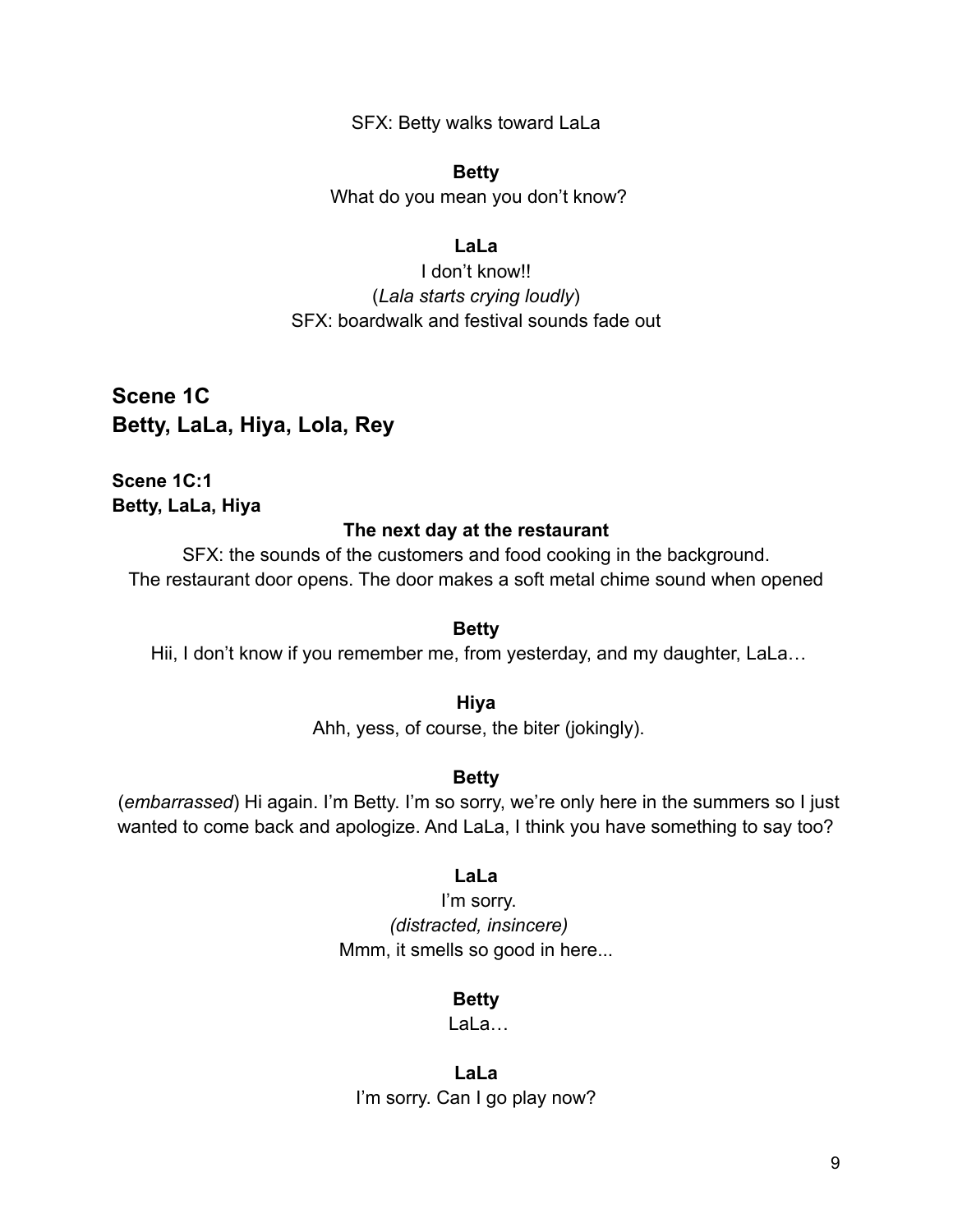#### **Betty**

Well, I think we need to tell ... I'm sorry, what's your son's name again?

**Hiya**

Reynaldo

#### **Betty**

Ronaldo

#### **Hiya**

RAY-naldo

## **Betty**

(giving her best effort) Rain-ahldo

**Hiya**

We call him Rey

#### **Betty**

Rey. Thank you. Is it ok if we apologize to Rey too?

## **LaLa**

(Throughout Hiya and Betty talking, LaLa is oftly humming and singing in the background) Rey Rey Rey Rey, LaLa LaLa LaLa, hmm hmm hmm...

> **Hiya** Aww, it's ok. Are you leaving today?

> > **Betty** Here for a few more days.

**Hiya** Where are you visiting from?

**Betty** Overseas. My parents live here.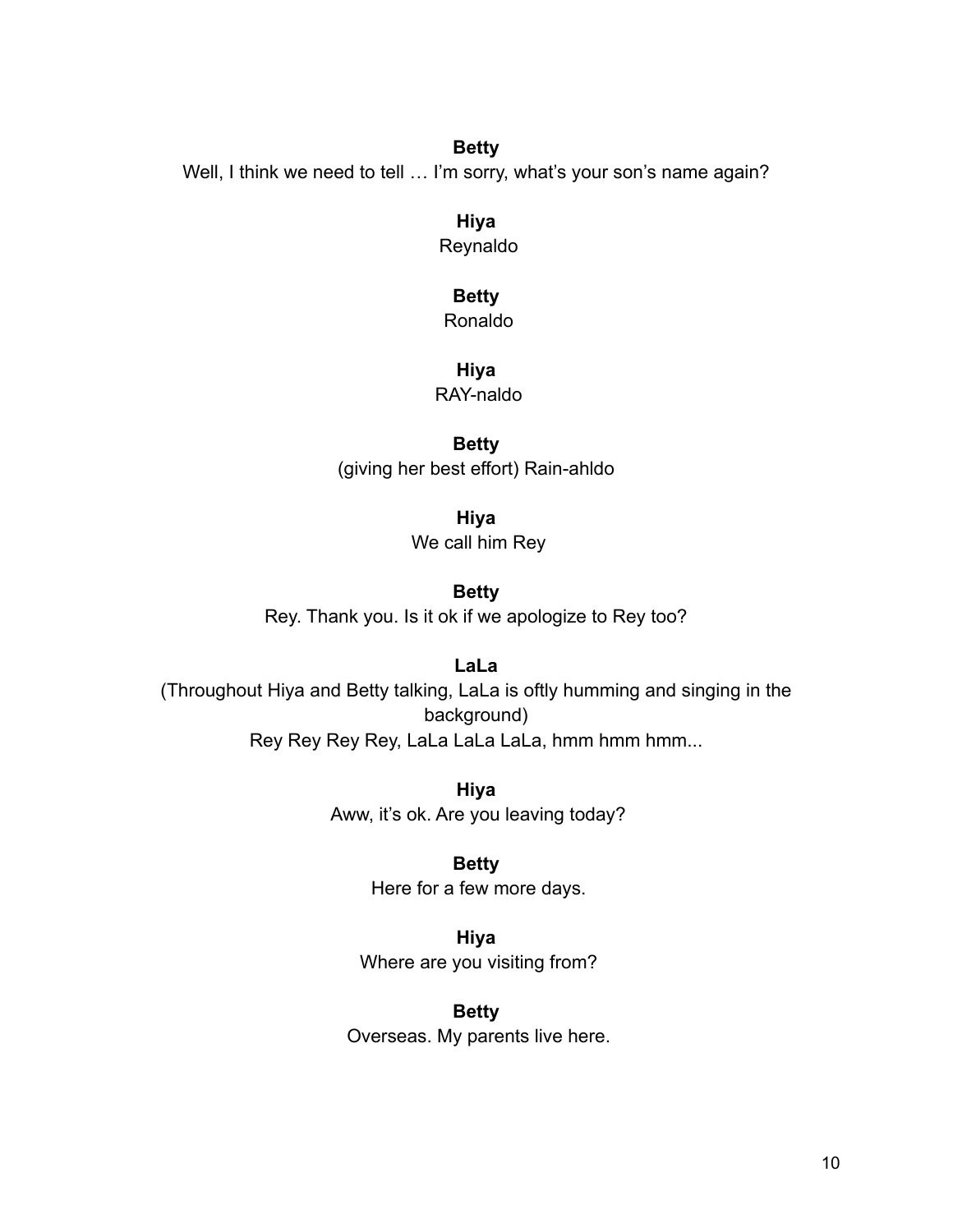**Hiya** Oh, like overseas, like a military base?

**Betty** Yes, Heidelberg, Germany. I'm a teacher there.

**Hiya** Get out, talaga! I went to high school over there!

> **Betty** Oh really! In Heidelberg?

**Hiya** Oh no, we were in Ramstein. Heidelberg is beautiful though.

# **Betty**

Yes, we're really lucky. Really good doctors.

**Hiya**

Oh…

## **Betty**

Oh, yes, when I got LaLa she needed surgery

**LaLa** (interjecting) I had a tail!

## **Betty**

(chuckling) Yep. (lowering her voice) She had an elongated tail bone.

## **LaLa**

(moving her hips back and forth) swish swish swish swish

**Hiya** Wow. That is... so much... poor little LaLa! She's been through so much

**Betty**

(chuckling again) yes, we all have…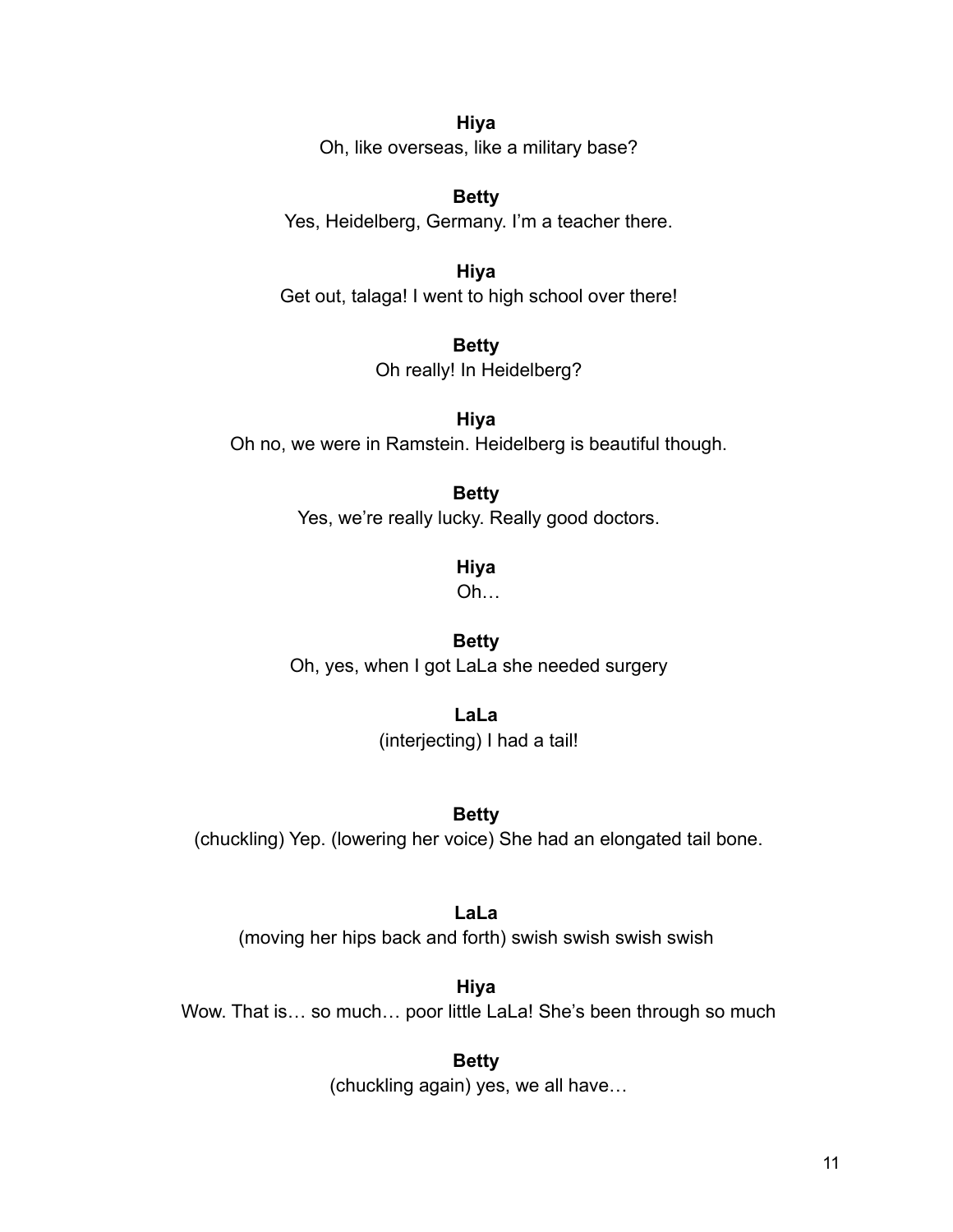#### **LaLa**

I'm a superhero!!

#### **Hiya**

(laughs) well, do you all want some food? I can see if I can find Rey Rey, maybe have some lumpia?

**LaLa** (gasps loudly and begins to jump up and down) yes yes yes yes! Gimme gimme.

> **Betty** Say please.

> > **LaLa**

Gimme please!

## **Hiya**

Come on to the back, I'll go find Rey Rey. SFX: a curtain opening into a back room

**Scene 1C:2 Betty, LaLa, Hiya, Lola**

## **Meeting Lola**

SFX: low tv with teleserye playing

**Hiya** This is my mother in law Lola Charmaine

## **Betty**

(greeting Lola) Hellooo, I'm Betty and this is LaLa

## **Lola**

(at the sight of them jumps up) Ah! Susmariosep! Get out! Who sent you? (begins chanting in tagalog and running around to find her ritual items) "Ay dios ko. Espiritu Santo. Ina ng dios"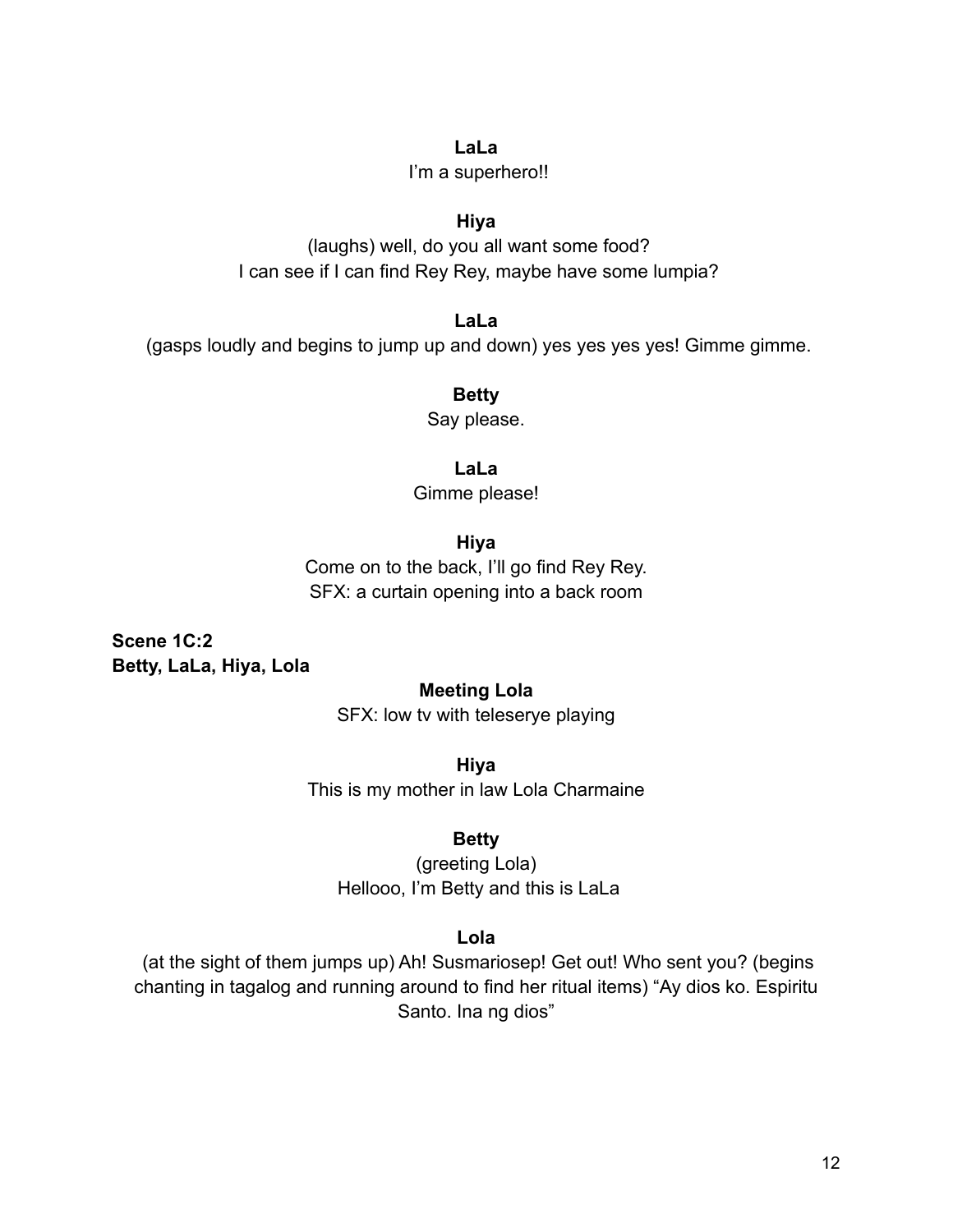#### **Hiya**

Lola, calm down! What are you doing? This is a child. This is LaLa who came to play with Rey Rey.

#### **Lola**

Ay naku! Not child! Who are you? Lumabas ka, hindi ako handa. Huwag pumunta para sa aking pamilya (in english) not our time, ha …

#### **LaLa**

(overlapping, in the background) What are you even saying...

**Hiya** Lolaa, you'll scare her. I'm sorry, Lola is very...eccentric

#### **LaLa**

(LaLa steps forward in awe and curiosity) Ooh, I like your necklace...can I see it…

> **Betty** LaLa, no, stay with me!

> > **Lola**

Hey, hey! (throws water on LaLa)

SFX: water being thrown from a jar and splashing

**LaLa**

Screams and runs away

SFX: curtain opening and tennis shoes on a hard floor running away

#### **Hiya**

I'm so sorry! Please just wait outside, I'll come out... Ma! Ano ginagawa mo bakit yan ang ginagawa mo bata siya

**Lola** That is no child. (in tagalog)Tricky anito. She comes to take one of us away.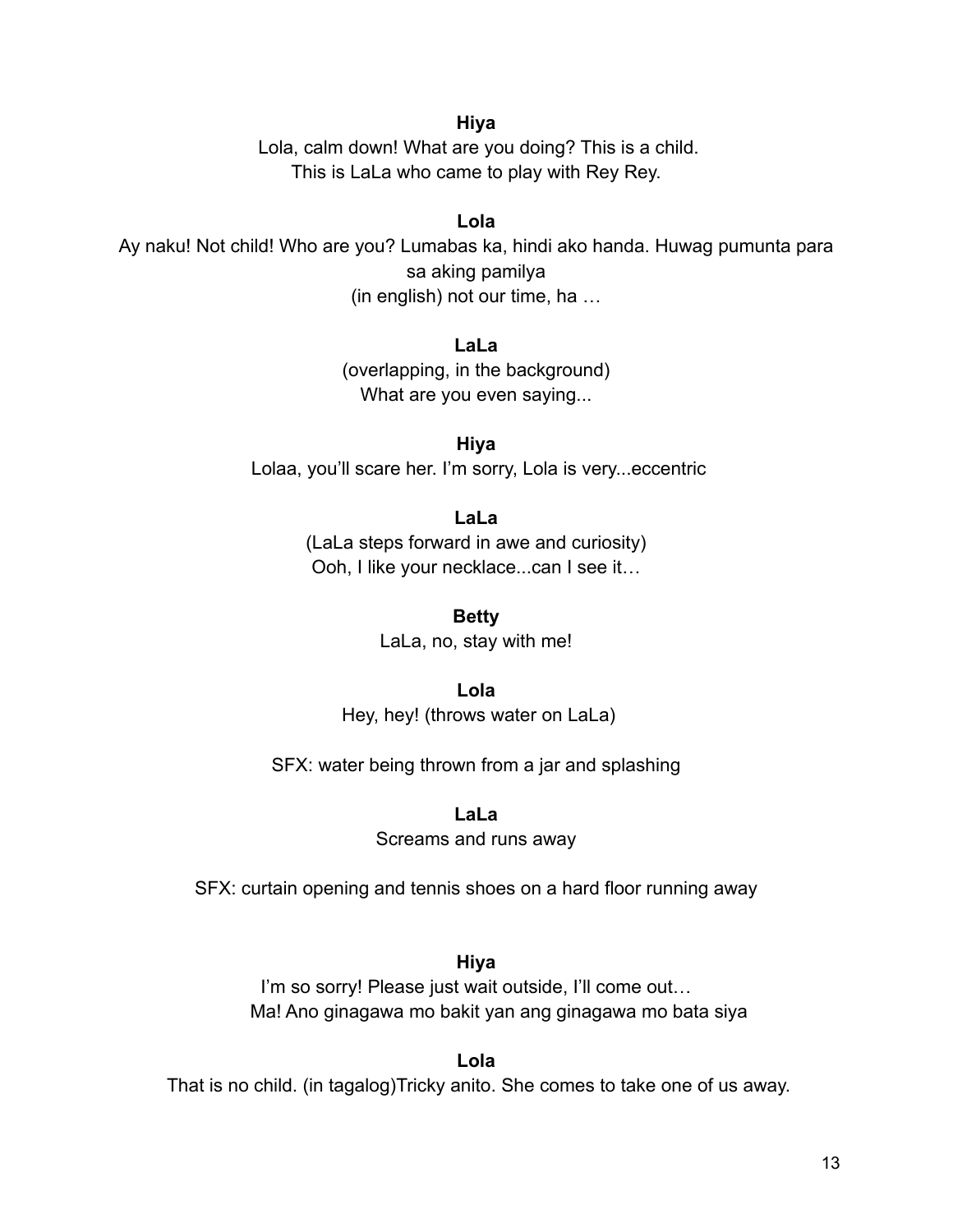#### **Hiya**

No, ma. She's adopted. She's been through a hard time. We can help her, ha?

#### **Lola**

hmm. (thinks for a moment) I need to cover my head. I have tourmaline and selenite in my pocket. Have these guava leaves on standby.

## **Hiya**

(sighs) Ok, Lola.

#### **Lola**

Ok. Sige. Let's go. (Hiya and Lola walk to the front of the restaurant) SFX: curtain opening

#### **Hiya**

I'm so sorry.

#### **Lola**

I'm not sorry. You, come here. Why you come here? (LaLa shyly steps forward)

> **LaLa** Um, I came to say sorry.

> > **Lola** Ahh, what you do?

#### **LaLa**

I bit Rey…

**Lola**

Ahhh, why you do that? What did Rey Rey do?

#### **LaLa**

Um, I don't know. Rey Rey didn't do anything, we were having fun. I just wanted to play and I got confused. I'm sorry.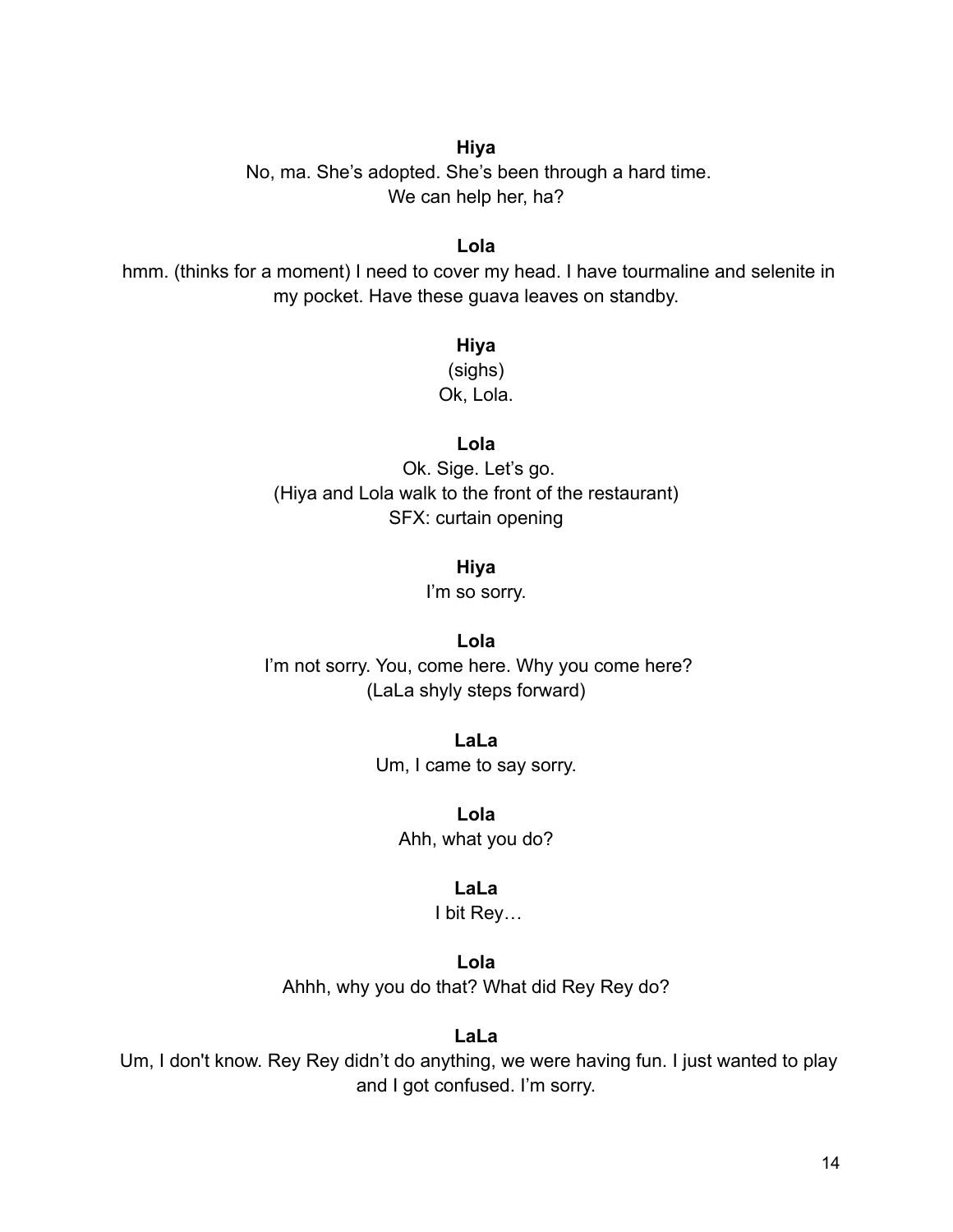**Lola** Hm, but you like Rey Rey?

**LaLa** um...yeah, I wanna be friends

> **Lola** hmm, and who else?

**LaLa** I don't know. I just met you. But I like your necklace.

> **Lola** Aha … What you like?

**LaLa** It's really shiny like it should be in a treasure chest.

> **Lola** Ay, tama iyan. so you know…

**LaLa** Um, I'm sorry I scared you. I didn't mean to.

**Lola** It's ok … you not trying to take anyone away?

**LaLa** What?? I'm only seven years old. Where would we go?

**Lola**

hahaha, okayy. You are ok. You can play with my grandson, ok. But no biting. You ok, ha? (takes LaLa's hands) Look at me. You've come a long way, and have a long way to go. But you're ok. Write us before next summer.

> **LaLa** Ok, I'll write.